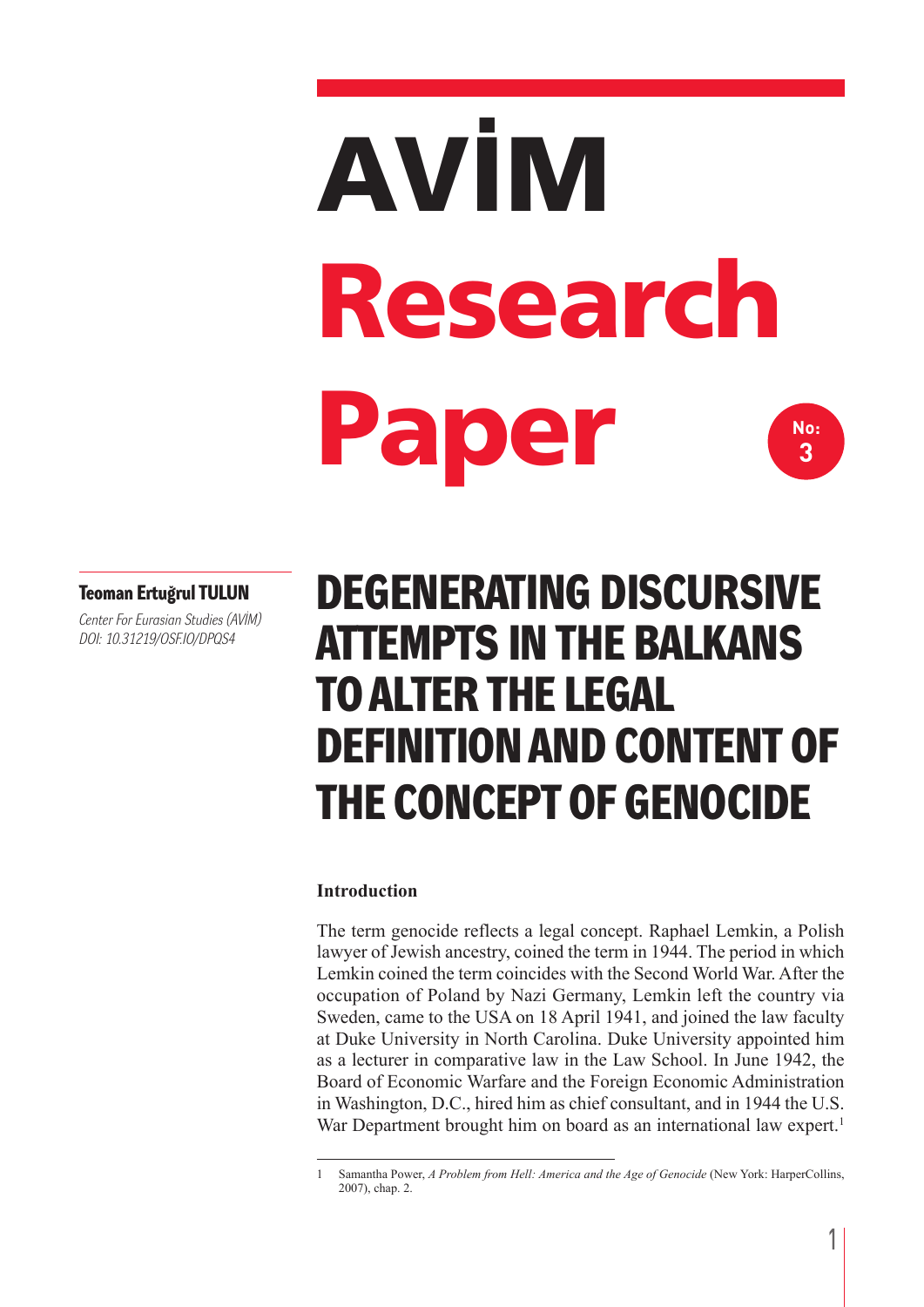He started to write his most significant work, *Axis Rule in Occupied Europe*, in 1942. He formulated his work in Nazi Germany's and other Axis Power's occupation policy especially in Poland and the Soviet Union. As per his thinking, Germany ignored "the rules and customs of international law, which had evolved since the second half of the eighteenth century," and constructed its laws on the basis that "what was useful and necessary for the German nation" was the rule of law. <sup>2</sup> Lemkin propounded that "German law was used as an instrument of oppression to subjugate the population in occupied lands." Besides, certain biographers report that following the German invasion of Russia, "the *Einsatzgruppen* killed 2,000 Jews in Bialystok on 27 June and another 7,000 in Lviv... (and) by the end of the year, they and their Romanian allies killed 600,000 Jews. " They assert that these persecutions of Jews had a profound effect on Lemkin's formulations of the concept of genocide. <sup>3</sup> For his book, *Axis Rule in Occupied Europe,* The Carnegie Endowment for International Peace (CEIP) in Washington provided Lemkin with office facilities for a year, the services of a shorthand typist, and research and editorial assistance.<sup>4</sup>

After the particular controversy between Lemkin and CEIP on the financial details, the book *Axis Rule in Occupied Europe: Laws of Occupation. Analysis of Government. Proposals for Redress* was published in Washington towards 1944, although his preface was dated a year earlier, 15 November 1943. It was a volume of almost seven hundred pages. Lemkin analyzed the occupation laws in terms of the techniques developed by the Germans for subjugating conquered peoples in part of the book. Certain parts of the book also dealt with the impact of the occupation regulations on a country-bycountry basis, including Albania, Austria, the Baltic states of Lithuania, Latvia, and Estonia, Belgium, ex-Czechoslovakia, France, Denmark, Greece, Luxemburg, the Netherlands, Norway, and Poland. Half of the Book contained an English translation of the German decrees. Lemkin's central insight was to deduce from these occupation regulations that the Germans intended to reorganize Europe along racial lines, which would entail mass murder and the suppression of other cultures. Lemkin argued that large areas of occupied Europe, including western Poland, Luxembourg, and certain Yugoslav provinces, were incorporated into the Reich, and that certain land in the East was reserved for colonization and the Lebensraum. He asserted that this policy was in contravention of international law and implemented by mass deportations of native populations to make room for the settlement of German colonists coming into new areas in the occupied countries and by liquidating owners of business enterprises and putting Germans in their place. As a result, Poland, Ukraine, and portions of Russia were tapped for raw materials, food, and labor. 5

The core of *Axis Rule in Occupied Europe* was a chapter (Chapter IX / Genocide- A new Term and New Conceptions for Destruction of Nations) dealing with genocide. He explains that by "genocide," he means the "destruction of a nation or of an ethnic group." Lemkin further notes that the term he coined denotes "an old practice in its modern development, is made from the ancient Greek word *genos* (race, tribe) and the Latin *cide* (killing), thus corresponding in its formation to such words as tyrannicide, homicide, infanticide, etc."<sup>6</sup> Finally, at the end of chapter IX, Lemkin, under the rubric of "Recommendations for the Future", proposes to review and consider the place of genocide in the present (mentioning 1944's) and future international law in the light of the German practices of the present war, that is the Second World War.

As per the scholarly sources, Lemkin was deeply disappointed by the judgment delivered against the accused at Nuremberg on 1 October 1946. He was particularly displeased with the judge's failure to

<sup>2</sup> J. Cooper, *Raphael Lemkin and the Struggle for the Genocide Convention*, 2008th edition (Basingstoke England ; New York: Palgrave Macmillan, 2008), 53.

<sup>3</sup> Cooper, 45,54.

<sup>4</sup> Cooper, 54.

<sup>5</sup> Cooper, 56.

<sup>6</sup> Raphael Lemkin, Axis Rule in Occupied Europe: Laws of Occupation, Analysis of Government, Proposals for Redress, 2nd edition (Clark, N.J: The Lawbook Exchange, Ltd., 2008), 79.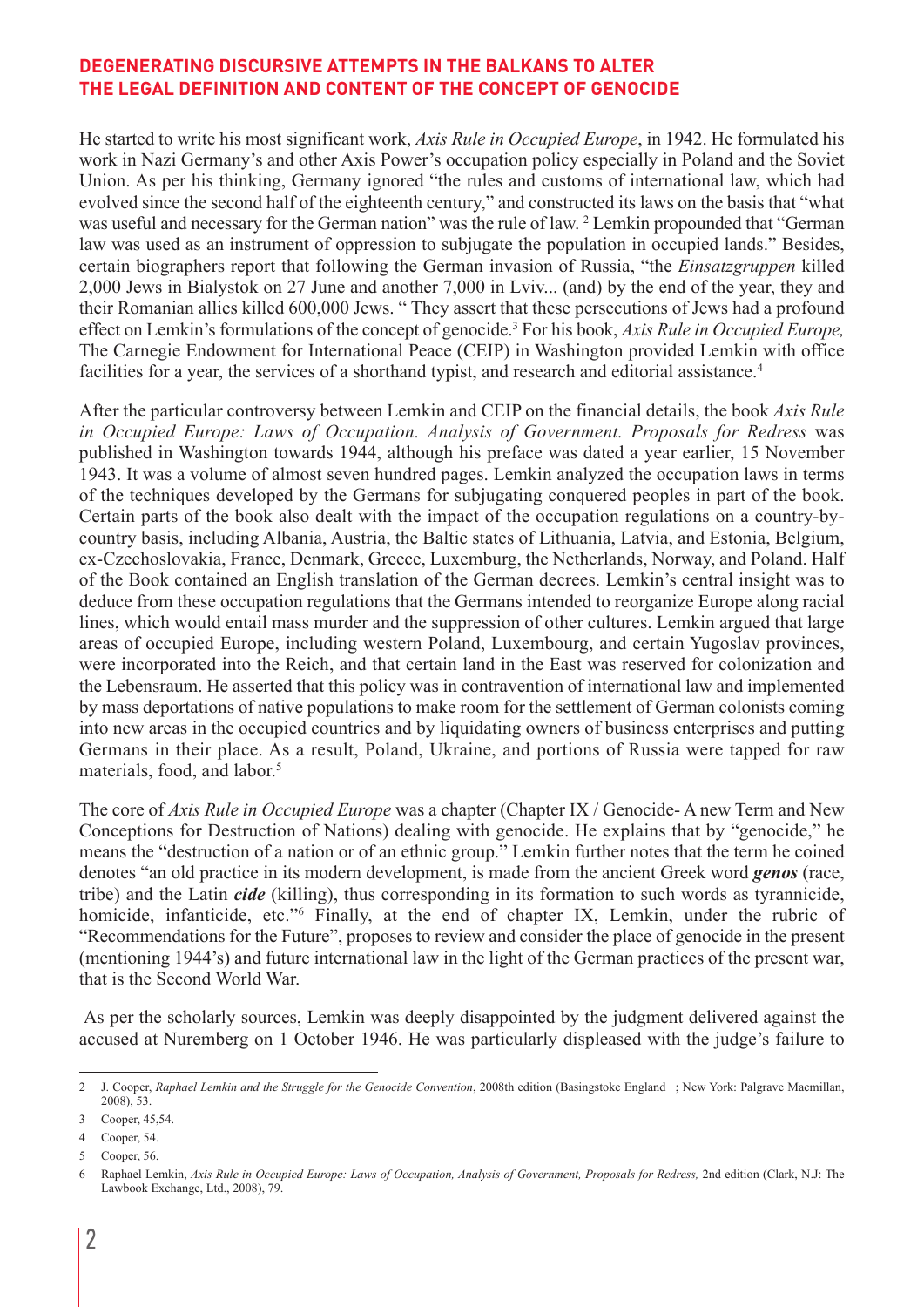include the concept of genocide. By the spring of 1946, Lemkin modified his initial proposals on genocide formulated in *the Axis Rule in Occupied Europe* and advocated that the newly formed United Nations should sponsor a treaty to prevent genocide and use its machinery to enforce it. Scholarly manuscripts on his such proposals appeared in France in the influential *Revue Internationale de Droit Penal*, a journal, the *Bulletin de la Commission internationale penale et penitentiaire and* in Belgian and Norwegian law journals. Lemkin also addressed the Cambridge conference of the International Law Association in August 1946 and put forward the same plan. 7

On December 11, 1946, one year after the final armistice, the UN General Assembly unanimously passed a resolution which stressed that "The punishment of the crime of genocide is a matter of international concern," and affirmed that "genocide is a crime under international law which the civilized world condemns, and for the commission of which principals and accomplices whether private individuals, public officials or statesmen, and whether the crime is committed on religious, racial, political or any other grounds - are punishable." Resolution also requested the Economic and Social Council "to undertake the necessary studies, with a view to drawing up a draft convention on the crime of genocide to be submitted to the next regular session of the General Assembly."8

In the ensuing period, The Convention on the Prevention and Punishment of the Crime of Genocide (Genocide Convention) was adopted by the General Assembly of the United Nations on 9 December 1948.<sup>9</sup> From this point of view, the Genocide Convention<sup>10</sup> is an instrument of international law that codifies the crime of genocide. In this regard, the Genocide Convention is also the first human rights treaty and signified the international community's commitment to 'never again' after the atrocities committed during the Second World War. Moreover, its adoption marked a crucial step towards developing international human rights and international criminal law. According to the Genocide Convention, genocide is a crime that can take place both in times of war and in the time of peace. The definition of the crime of genocide, as set out in the Convention, has been widely adopted at both national and international levels, including in the 1998 Rome Statute of the International Criminal Court (ICC). Notably, the Convention establishes on State Parties the obligation to take measures to prevent and punish the crime of genocide, including by enacting relevant legislation and punishing perpetrators, "whether they are constitutionally responsible rulers, public officials or private individuals" (Article IV). Along with the prohibition against genocide, this obligation has been regarded as a norm of international customary law and thus binding on all States, regardless of whether they have ratified the Genocide Convention. 11

The Genocide Convention entered into force on 12 January 1951. The Convention has 42 Signatories and 152 Parties. <sup>12</sup> According to the UN register, Turkey accessed the Genocide Convention on 31 Jul 1950. As per the UN registry, Turkey did not make a reservation while becoming a party to the Convention. According to the UN registry, one of the countries that made the most prolonged reservation to the Convention is the USA. Per the UN registry, the US has made two reservations and made lengthy statements of understanding. One of the US reservations is as follows: "That nothing in the Convention requires or authorizes legislation or other action by the United States of America prohibited by the

<sup>7</sup> Cooper, *Raphael Lemkin and the Struggle for the Genocide Convention,* 78.

<sup>8</sup> UN General Assembly, "The Crime of Genocide" (UN General Assembly, December 11, 1946), A/RES/96, https://www.refworld.org/docid/3b00f09753.html.

<sup>9</sup> UN General Assembly. A/RES/3/260. https://undocs.org/en/A/RES/260(III)

<sup>10</sup> United Nations, "Convention on the Prevention and Punishment of the Crime of Genocide" (UN General Assembly, December 9, 1948), https://www.refworld.org/docid/3ae6b3ac0.html.

<sup>11</sup> United Nations, "United Nations Office on Genocide Prevention and the Responsibility to Protect, Legal Framework, The Genocide Convention" (United Nations, December 9, 1948), A/RES/3/260, https://www.un.org/en/genocideprevention/genocide-convention.shtml.

<sup>12</sup> United Nations, "Convention on the Prevention and Punishment of the Crime of Genocide : Chapter IV Human Rights" (United Nation, December 9, 1948), 12 January 1951, No. 1021, https://treaties.un.org/pages/ViewDetails.aspx?src=IND&mtdsg\_no=IV-1&chapter=4&clang=\_en.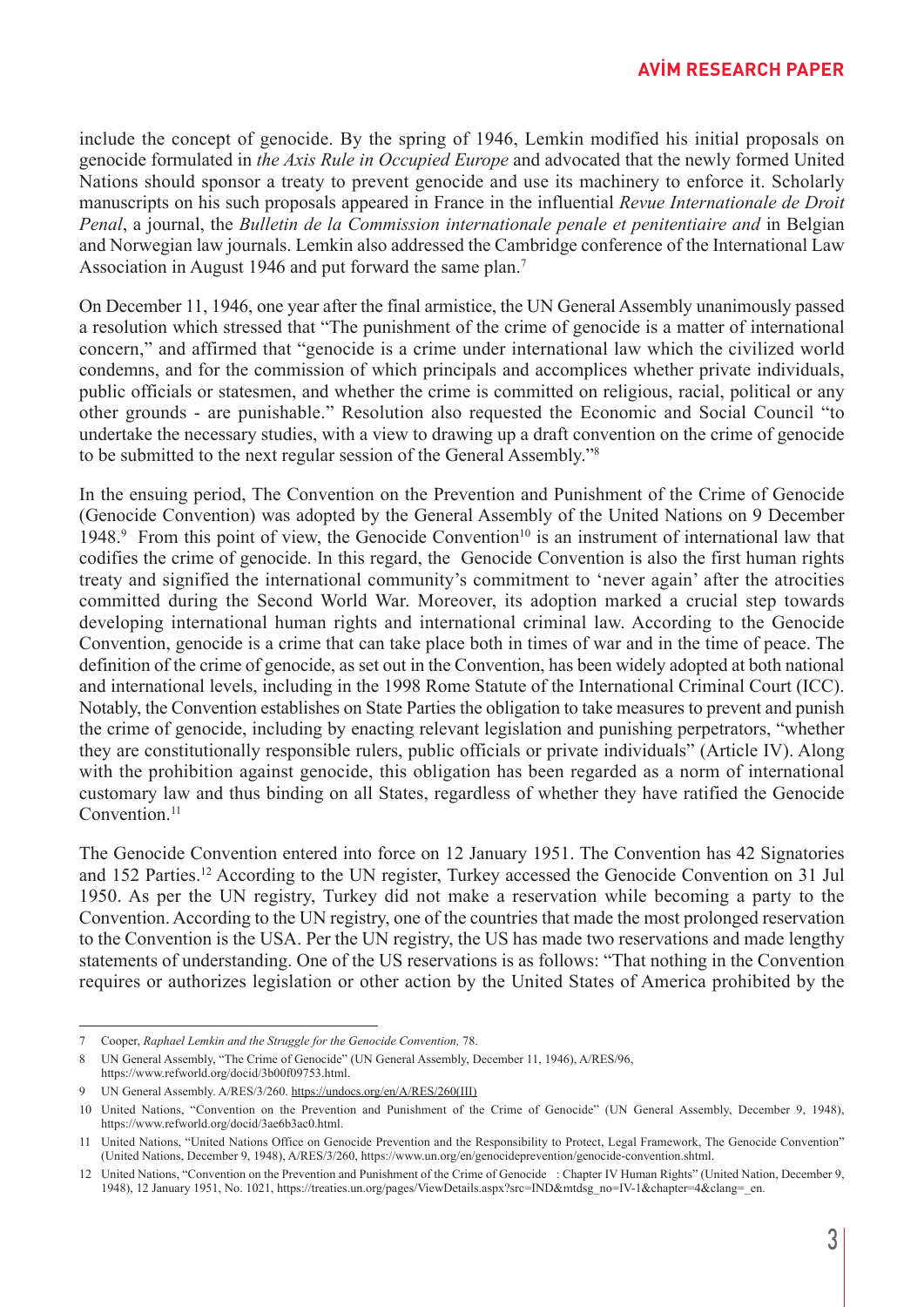Constitution of the United States as interpreted by the United States." The US reservations and understandings are presented in full text in footnote thirteen below for easy reference.<sup>13</sup>

On the other hand, academic sources state that Lemkin attaches foremost importance to Turkey being among the first twenty countries ratified the Genocide Convention. These sources note that Lemkin met with Turkey's Washington Embassy Counsellor Adnan Kural for this purpose and conveyed his thoughts on the matter. They also state that Lemkin later met with Turkey's Permanent Representative to the UN, Ambassador Selim Sarper, on the same issue and afterward included this meeting in his memoirs. An academic source reflects this issue as follows:

"Although in his memoirs Lemkin made much of his friendly reception by a junior official at the Turkish embassy in November 1949, the really significant meeting happened the next day. Lemkin called on the Turkish Ambassador to the United Nations, Selim Sarper, and repeated the gist of his previous conversation and secured a promise from him to send a cable to his government urging ratification of the convention. On 4 May 1950, Lemkin wrote to Sarper that 'I received the good news from your office that the Parliament of Turkey ratified the Genocide Convention on March 29 before its dissolution ... I wish to thank you whole-heartedly for your leadership and also for your great personal kindness to me'." <sup>14</sup>

As briefly explained above, the concept of genocide, which Lemkin brought to the agenda and tried to make it an international crime, was fully established on a legal basis by adopting the legally binding Genocide Convention. In this context, genocide is a notion that can be subject neither to political considerations nor to arbitrary demands. In other words, the Genocide Convention should not be eroded, and the term genocide, which has a strict legal definition, should not be used randomly. <sup>15</sup> But, unfortunately, we have observed that some authorities, who want to do the opposite of what we have mentioned, have recently made dangerous statements that will erode the genocide convention, especially in the Balkans, and want to evolve the concept of genocide into different dimensions.

(2) That the term `mental harm' in article II (b) means permanent impairment of mental faculties through drugs, torture or similar techniques.

<sup>13</sup> US *Reservations:*

<sup>&</sup>quot;(1) That with reference to article IX of the Convention, before any dispute to which the United States is a party may be submitted to the jurisdiction of the International Court of Justice under this article, the specific consent of the United States is required in each case.

<sup>(2)</sup> That nothing in the Convention requires or authorizes legislation or other action by the United States of America prohibited by the Constitution of the United States as interpreted by the United States."

*Understandings:*

<sup>&</sup>quot;(1) That the term `intent to destroy, in whole or in part, a national, ethnical, racial, or religious group as such' appearing in article II means the specific intent to destroy, in whole or in substantial part, a national, ethnical, racial or religious group as such by the acts specified in article II.

<sup>(3)</sup> That the pledge to grant extradition in accordance with a state's laws and treaties in force found in article VII extends only to acts which are criminal under the laws of both the requesting and the requested state and nothing in article VI affects the right of any state to bring to trial before its own tribunals any of its nationals for acts committed outside a state.

<sup>(4)</sup> That acts in the course of armed conflicts committed without the specific intent required by article II are not sufficient to constitute genocide as defined by this Convention.

<sup>(5)</sup> That with regard to the reference to an international penal tribunal in article VI of the Convention, the United States declares that it reserves the right to effect its participation in any such tribunal only by a treaty entered into specifically for that purpose with the advice and consent of the Senate." Source: United Nations.

<sup>14</sup> Cooper, regarding these meetings refers to the following two sources: "Lemkin, Autobiography, chapter entitled 'Climbing a Mountain Again', pp. 31– 2; Raphael Lemkin to Selim Sarper, 4 May 1949, Lemkin Papers, Box 1/15 American Jewish Archives." Source: Cooper, *Raphael Lemkin and the Struggle for the Genocide Convention*, 184,312.

<sup>15</sup> Republic of Turkey Ministry of Foreign Affairs, "No: 410, 9 December 2021, Press Release Regarding the International Day of Commemoration and Dignity of the Victims of the Crime of Genocide and of the Prevention of This Crime" (Republic of Turkey Ministry of Foreign Affairs, December 9, 2021), 410, Press Release No: 410, https://www.mfa.gov.tr/no\_-410\_-soykirim-sucu-magdurlarini-anma-ve-onurlandirma-ve-bu-sucun-onlenmesiuluslararasi-gunu-hk.en.mfa.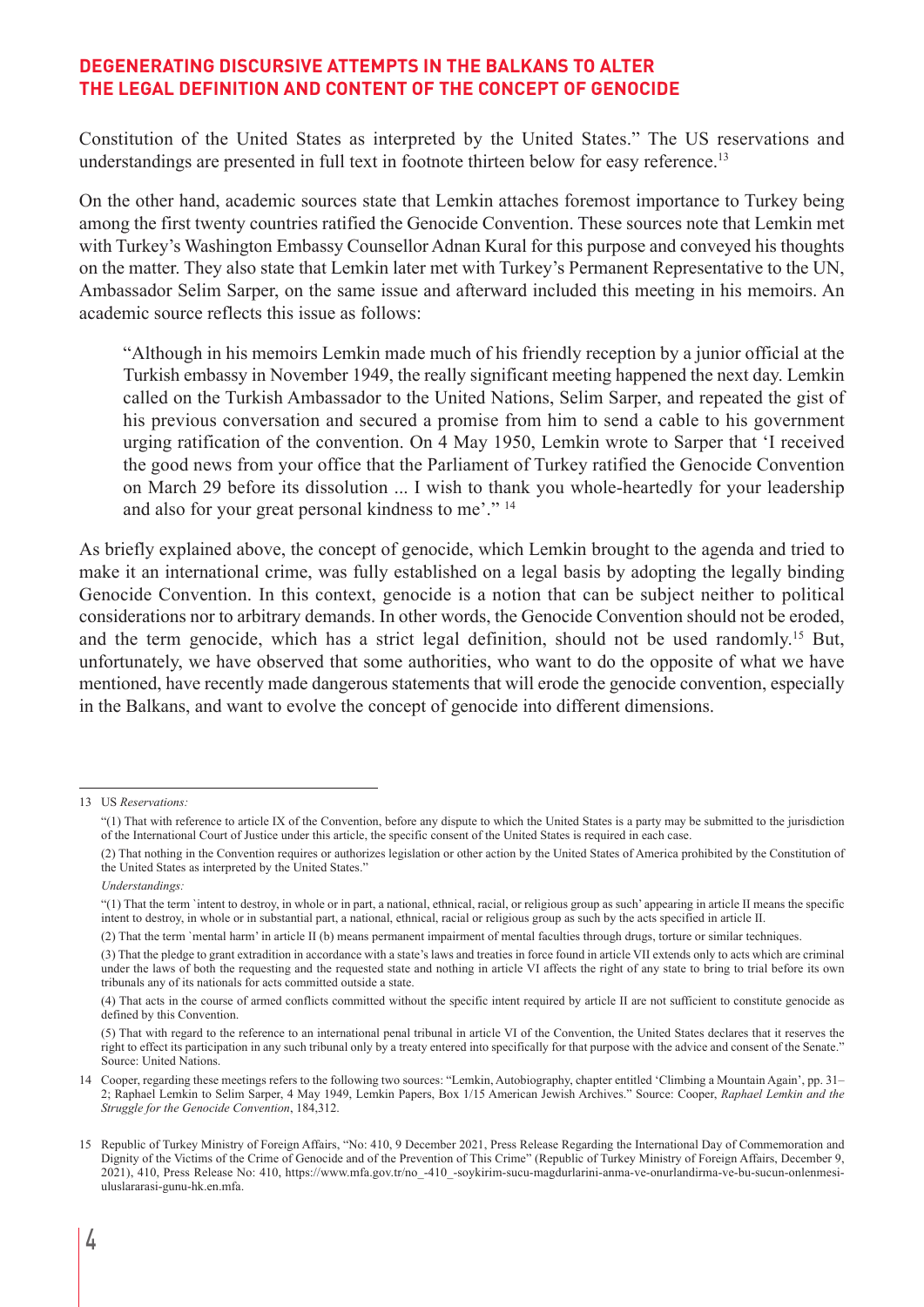#### **Statements by the President of Croatia downplaying the Srebrenica Genocide**

President of Croatia, Zoran Milanovic, according to reports of various media outlets, speaking to the press in the city of *Komija* on the Croatian island of *Vis*, answering a question on whether he considered Srebrenica a genocide, recently said the following:

"I say yes, but then for some more serious crimes, we have to invent another name. I respect other people's sacrifices, but not everything is the same. If everything is genocide, we will have to find another name for what the Nazis and the German machinery did to the Jews in the Second World War. It is the Holocaust, but it is also genocide. Not every victim is the same, it is relativization<sup>"16</sup>

In addition to these remarks, it is reported in the Croatian online newspaper "Index.hr" that he also touched on Vukovar and Ovcara and said that "Is Vukovar genocide? We never say in Croatia that it is genocide, probably because we have some measure. But Vukovar was systematically destroyed in two months. The city and the people. The target was Croats and some Serbs who remained with Croats in basements. And finally Ovcara, are there any elements to talk about genocide? "17 As per Euractiv media network, Zoran Milanovic also said that "there are genocides and genocides. There is genocide against Jewish peoples, in Rwanda, there is genocide in Srebrenica, i.e., one event defined as genocide, and genocide has an extensive range, there is genocide in World War II, there is Jasenovac<sup>18</sup>... Not everything is the same, just as every victim is not the same. It is best to say that everything is the same. It is not." $^{19}$ 

Balkan Insight website of the Balkan Investigative Reporting Network (BIRN) that focuses on news, analysis, commentary, and investigative reporting from southeast Europe, <sup>20</sup> reflects and analyzes this statement of Croatian President Zoran Milanovic with the title "shooting from the hip." Before examining these statements, which have content that is very compatible with the phrase "shooting/firing from the hip", we consider that it would be helpful to have information about Zoran Milanović's biography.

According to his formal biography, Zoran Milanović graduated from the University of Zagreb Law Faculty. In 1998, he earned a master's degree in European Union Law at the Flemish University in Brussels (V.U.B.). He started his professional career as an intern at the Zagreb Commercial Court, and in 1993 he joined the Croatian Ministry of Foreign Affairs. He was a political advisor to the OSCE peacekeeping mission in Azerbaijan in 1994, and from 1996 to 1999, he served as an advisor at the Croatian mission to the European Union and NATO in Brussels. In 2003, he became the Assistant Minister for Political Multilateral Affairs at the Ministry of Foreign Affairs. In 2007 he was elected President of the Social Democratic Party of Croatia and in 2011 became the Prime Minister of the 10th

<sup>16</sup> Mustafa Talha Öztürk, "Croatian President Makes Controversial Statements on Srebrenica Genocide," *Anadolu News Agency*, December 9, 2021, sec. Europe, https://www.aa.com.tr/en/europe/croatian-president-makes-controversial-statements-on-srebrenica-genocide/2442617; "Croatian President Condemned for Downplaying Srebrenica Genocide," *TRT World*, December 7, 2021, sec. News/Magazine, https://www.trtworld.com/magazine/croatianpresident-condemned-for-downplaying-srebrenica-genocide-52403; Sven Milekic, "Shooting from the Hip, Croatian President Makes Play for New Base," *Balkan Insight*, December 9, 2021, sec. Opinion, https://balkaninsight.com/2021/12/09/shooting-from-the-hip-croatian-president-makes-playfor-new-base/; Zeljko Trkanjec, "Bosniak Leader in Croatia: President's Srebrenica Statement Crossed a Red Line – EURACTIV.Com," *Euractiv*, December 6, 2021, sec. The Capitals, https://www.euractiv.com/section/politics/short\_news/bosniak-leader-in-croatia-presidents-srebrenica-statementcrossed-a-red-line/.

<sup>17</sup> Hina, "Milanović: Mi u Hrvatskoj ne govorimo da je u Vukovaru bio genocid, imamo neku mjeru," *index.hr*, December 6, 2021, sec. Hrvatska, https://www.index.hr/clanak.aspx?id=2323673.

<sup>18</sup> Jasenovac was a concentration and extermination camp established in the village of the same name by the authorities of the Independent State of Croatia (NDH) in occupied Yugoslavia during World War II.

<sup>19</sup> Trkanjec, "Bosniak Leader in Croatia: President's Srebrenica Statement Crossed a Red Line – EURACTIV.Com."

<sup>20</sup> According to website of BIRN, donors to the Balkan Investigative Reporting Network include the Austrian Development Agency (ADA), The Balkan Trust for Democracy (BTD), The Delegation of the European Union to Montenegro, ERSTE Foundation, The European Commission (EC), The Konrad-Adenauer-Stiftung (KAS), Rockefeller Brothers Fund, The Dutch Fund for Regional Partnerships/Matra, The Swedish International Development Cooperation Agency (Sida), available at: Balkan Insight, "Donors," Online News Portal, Balkan Insight, 2007, https://balkaninsight.com/donors/.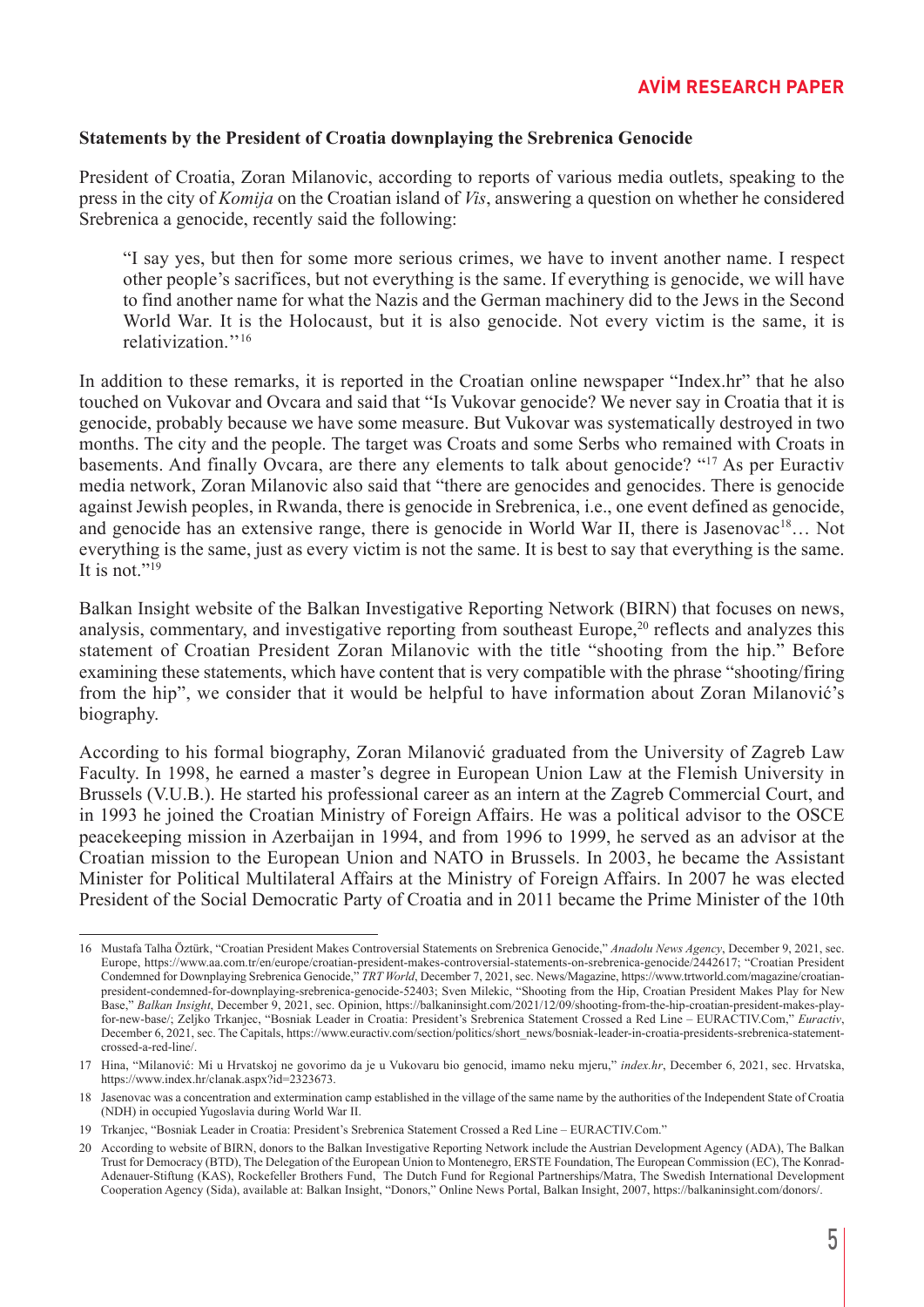Croatian Government. He ran for and won the 2019 2020 presidential elections, thus becoming the fifth President of the Republic of Croatia.<sup>21</sup>

The main reason we are trespassing our readers' valuable time by giving this background information in such detail is to reveal that a head of state who made the above statements, besides being a lawyer and diplomat, also serves for organizations such as the OSCE, NATO, and the EU.

#### **The errors, omissions, and the ulterior motive in the statements of Zoran Milanović**

In his statements, Zoran Milanovic, firstly, infelicitously draws analogies and makes comparisons between the Holocaust and the Srebrenica genocide. While making this comparison, he does not mention that the Holocaust took place during the Second World War period that the officials of Nazi Germany were convicted by the International Military Tribunal in Nuremberg in 1946, and that the genocide convention was prepared at the UN after the Second World War and was adopted in the UN in 1948. That is, he is confusing apples with oranges which cannot be practically compared because of inherent fundamental differences in the legal framework between the Holocaust and the genocide crimes.

Secondly, Milanovic asks a question that "Is Vukovar genocide?" and then he answers his question as "We never say in Croatia that it is genocide probably because we have some measure." Milanovic, however, does not refer to the Croatian genocide lawsuit against Serbia – with the alleged crimes committed in Vukovar as its crucial argument – before the International Court of Justice and lost.

As it will be recalled, on 2 July 1999, Croatia filed an Application against the Federal Republic of Yugoslavia (FRY) "for violations of the Convention on the Prevention and Punishment of the Crime of Genocide". On 4 January 2010, the Republic of Serbia filed its Counter-Memorial containing counterclaims. The Court held public hearings from 3 March to 1 April 2014, at which time it also heard witnesses and witness experts. The Court delivered its Judgment on 3 February 2015. The Court found that the intentional element of genocide (dolus specialis) is lacking and accordingly rejected Croatia's claim in its entirety. In the same fashion, the Court found that the intentional element of genocide (dolus specialis) is lacking and accordingly also rejected Serbia's counter-claim in its entirety.<sup>22</sup> This decision of the ICJ is a prime example of how the genocide was determined by an internationally authorized court, how each piece of evidence was examined in detail, and how the genocide decision was reached. In this context, it is an example that shows that political statements to be made to the press in haste on the decisions regarding the crime of genocide are of no value.

Thirdly, Zoran Milanovic, off the cuff, grades the crime of genocide, claims that not every genocide is the same and proposes that new names should be found for such crimes within the framework of his personal rating system. It is not possible to guess whether he made this proposal off the cuff or as a result of long and hard thinking. However, when one hears these bright ideas, the first thing that comes to mind is the rhetoric Lemkin used when he first mentioned the concept of genocide, which is "A new Term and New Conceptions for Destruction of Nations." Considering that certain EU countries have been recently bringing up revisionist views and suggestions regarding the Balkans, we cannot ignore the possibility that Milanovic will jump on the bandwagon of producing "brilliant" ideas. In this context, it suffices to recall the Slovenian Prime Minister's plan (as the Slovenian EU presidency) to dismember Bosnia and Herzegovina, reorganize the borders of Croatia, Serbia, Albania, and Kosovo. <sup>23</sup> As it will be

<sup>21</sup> Republic of Croatia, "Biography Of Zoran Milanović," Government, The President President of the Republic of Croatia, 2020, https://www.predsjednik.hr/en/president/.

<sup>22</sup> International Court Of Justice, "Application of the Convention on the Prevention and Punishment of the Crime of Genocide (Croatia v. Serbia)" (International Court Of Justice, February 3, 2015), No. 2015/4, https://www.icj-cij.org/public/files/case-related/118/18448.pdf.

<sup>23</sup> Teoman Ertuğrul Tulun, "Slovenian Document On Dismemberment Of Bosnia-Herzegovina Confirms The Necessity Of Continuing The PIC-OHR-Bonn Powers," *Center For Eurasian Studies Analysis Series* 2021, no. 18 (April 30, 2021): 6, https://doi.org/10.31219/osf.io/xpwhb.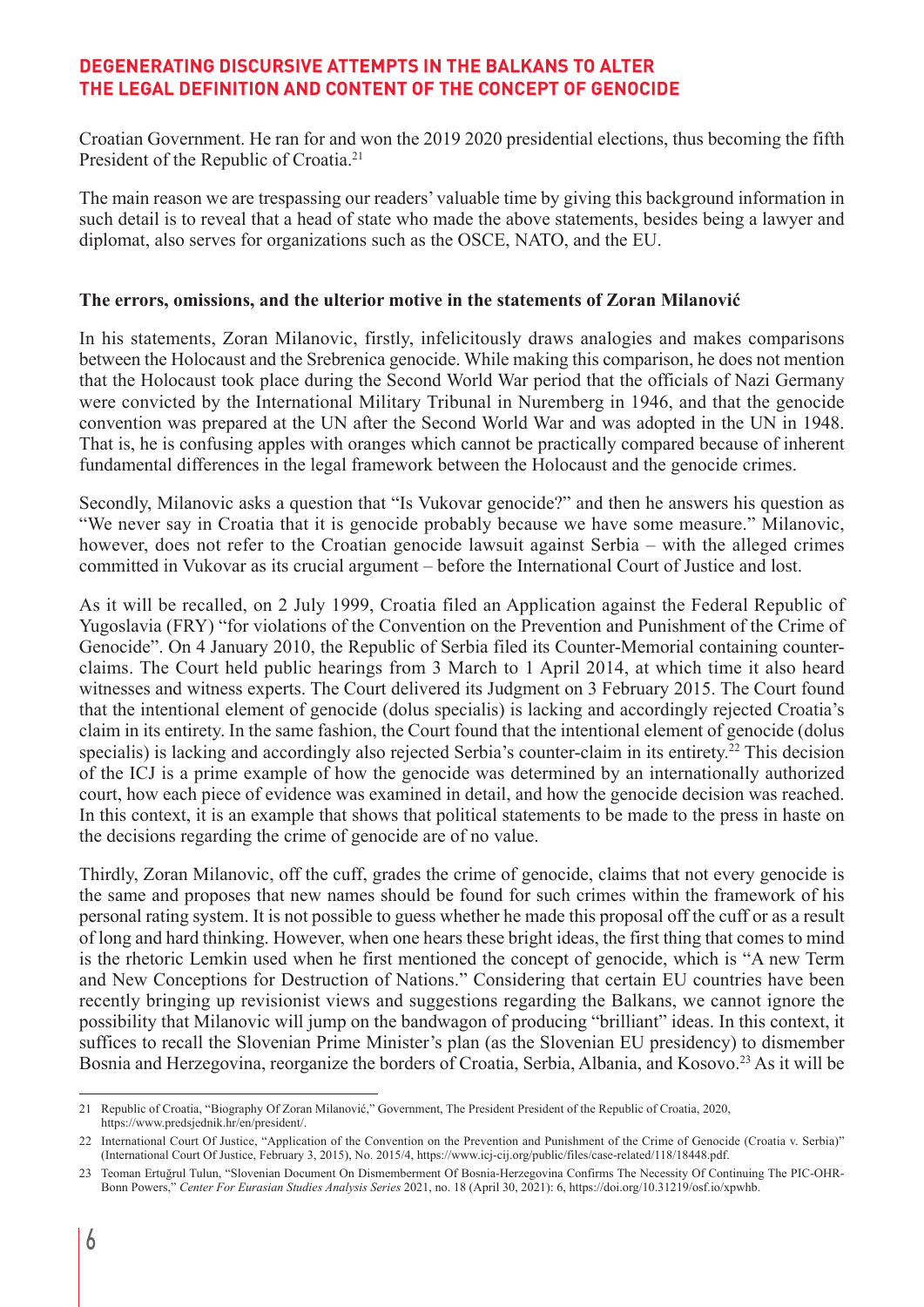recalled, this plan contained the following proposal: "The Croatian national issue can be resolved by joining the predominantly Croatian cantons in the Bosnia-Herzegovina with Croatia or by granting special status to Croatian part of Bosnia-Herzegovina (using South Tyrol as a method)".

## **Conclusion**

There has been a significant increase in revisionist discourses in the Balkans recently. The statements of Croatian President Zoran Milanovic on the Srebrenica genocide are an example of such discourses. The statements of Milanovic in this respect are also noteworthy in that they seriously question the current legal basis and framework of the crime of genocide. These statements will inevitably have repercussions both in the Balkans and internationally. It should be noted that any misuse of the term genocide based on shallow political interests will constitute an utter disservice to the fundamental principles of maintaining international peace, security, and stability as enshrined in the UN Charter. <sup>24</sup> In terms of the Balkans, as mentioned above, it is noteworthy that revisionist discourses have recently come from countries such as Slovenia and Croatia, which are both NATO and EU members. It is disappointing that these countries, instead of playing a role that strengthens security and stability in the Balkans, play a role that disrupts security and stability. Member states of these influential international and supranational organizations are naturally expected to be much more careful in ensuring and maintaining security and stability in the Balkans. If there is a danger of fire in an area, instead of throwing flammable materials into the area, it is necessary to try to prevent the fire hazard. As AVİM, we hope that rhetoric and policies to the contrary will not be accepted in both NATO and the EU.

<sup>24</sup> Republic of Turkey Ministry of Foreign Affairs, "No: 410, 9 December 2021, Press Release Regarding the International Day of Commemoration and Dignity of the Victims of the Crime of Genocide and of the Prevention of This Crime," 410.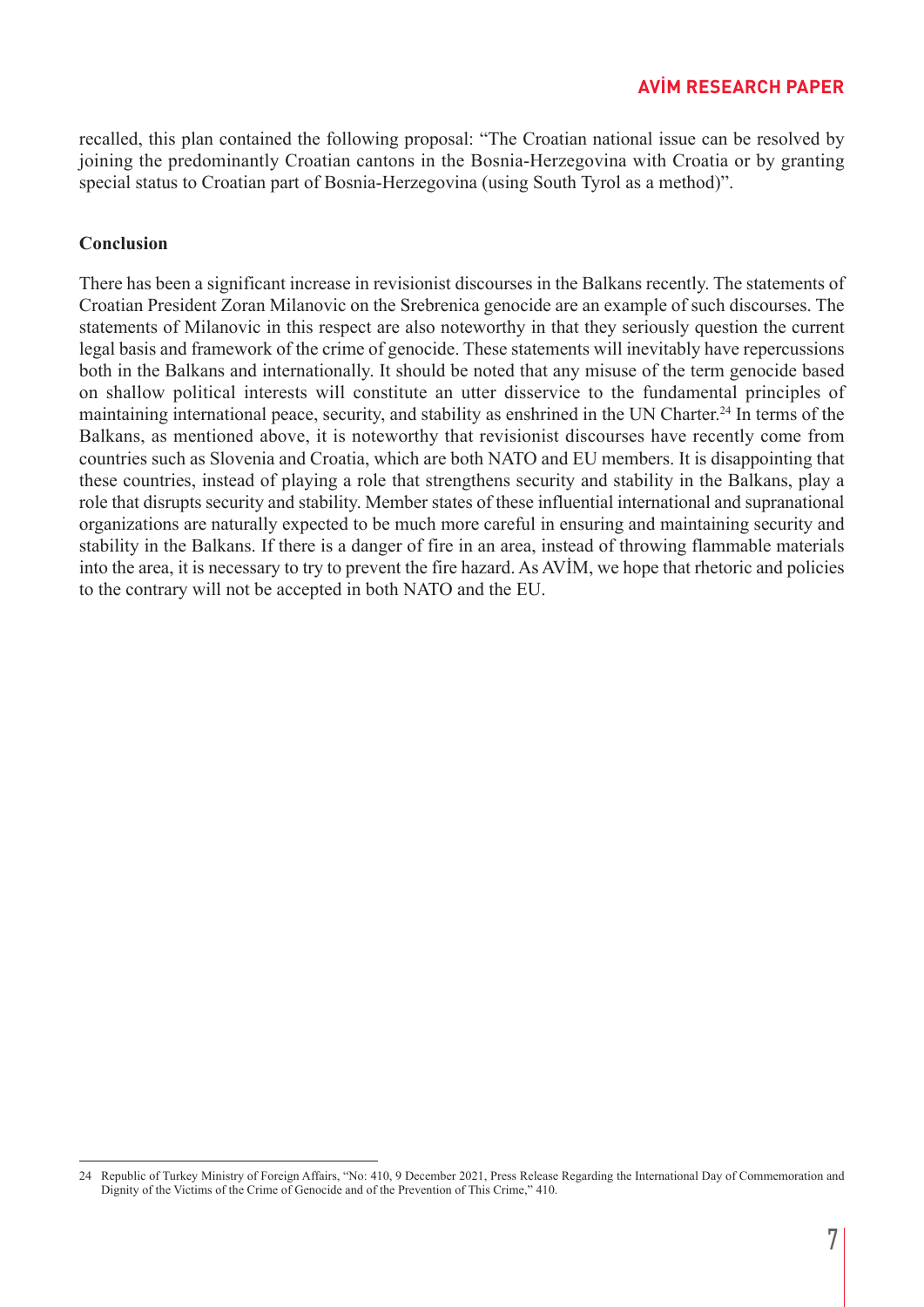#### **Bibliography:**

Balkan Insight. "Donors." Online News Portal. Balkan Insight, 2007. https://balkaninsight.com/donors/.

- Cooper, J. *Raphael Lemkin and the Struggle for the Genocide Convention*. 2008th edition. Basingstoke England ; New York: Palgrave Macmillan, 2008.
- "Croatian President Condemned for Downplaying Srebrenica Genocide." *TRT World*, December 7, 2021, sec. News/Magazine. https://www.trtworld.com/magazine/croatian-president-condemned-fordownplaying-srebrenica-genocide-52403.
- Hina. "Milanović: Mi u Hrvatskoj ne govorimo da je u Vukovaru bio genocid, imamo neku mjeru." *index.hr*, December 6, 2021, sec. Hrvatska. https://www.index.hr/clanak.aspx?id=2323673.
- International Court Of Justice. "Application of the Convention on the Prevention and Punishment of the Crime of Genocide (Croatia v. Serbia)." International Court Of Justice, February 3, 2015. No. 2015/4. https://www.icj-cij.org/public/files/case-related/118/18448.pdf.
- Lemkin, Raphael, William A. Schabas, and Samantha Power. *Axis Rule in Occupied Europe: Laws of Occupation, Analysis of Government, Proposals for Redress*. 2nd edition. Clark, N.J: The Lawbook Exchange, Ltd., 2008.
- Milekic, Sven. "Shooting from the Hip, Croatian President Makes Play for New Base." *Balkan Insight*. December 9, 2021, sec. Opinion. https://balkaninsight.com/2021/12/09/shooting-from-the-hipcroatian-president-makes-play-for-new-base/.
- Öztürk, Mustafa Talha. "Croatian President Makes Controversial Statements on Srebrenica Genocide." *Anadolu News Agency*. December 9, 2021, sec. Europe. https://www.aa.com.tr/en/europe/croatianpresident-makes-controversial-statements-on-srebrenica-genocide/2442617.
- Power, Samantha. *A Problem from Hell: America and the Age of Genocide*. New York: HarperCollins, 2007.
- Republic of Croatia. "Biography Of Zoran Milanović." Government. The President President of the Republic of Croatia, 2020. https://www.predsjednik.hr/en/president/.
- Republic of Turkey Ministry of Foreign Affairs. "No: 410, 9 December 2021, Press Release Regarding the International Day of Commemoration and Dignity of the Victims of the Crime of Genocide and of the Prevention of This Crime." Republic of Turkey Ministry of Foreign Affairs, December 9, 2021. Press Release No: 410. https://www.mfa.gov.tr/no -410 -soykirim-sucu-magdurlarini-anma-veonurlandirma-ve-bu-sucun-onlenmesi-uluslararasi-gunu-hk.en.mfa.
- Trkanjec, Zeljko. "Bosniak Leader in Croatia: President's Srebrenica Statement Crossed a Red Line EURACTIV.Com." *Euractiv*, December 6, 2021, sec. The Capitals. https://www.euractiv.com/section/politics/short\_news/bosniak-leader-in-croatia-presidents-srebrenicastatement-crossed-a-red-line/.
- Tulun, Teoman Ertuğrul. "Slovenian Document On Dismemberment Of Bosnia-Herzegovina Confirms The Necessity Of Continuing The PIC-OHR-Bonn Powers." *Center For Eurasian Studies Analysis Series* 2021, no. 18 (April 30, 2021): 6. https://doi.org/10.31219/osf.io/xpwhb.
- UN General Assembly. "The Crime of Genocide." UN General Assembly, December 11, 1946. A/RES/96. https://www.refworld.org/docid/3b00f09753.html.